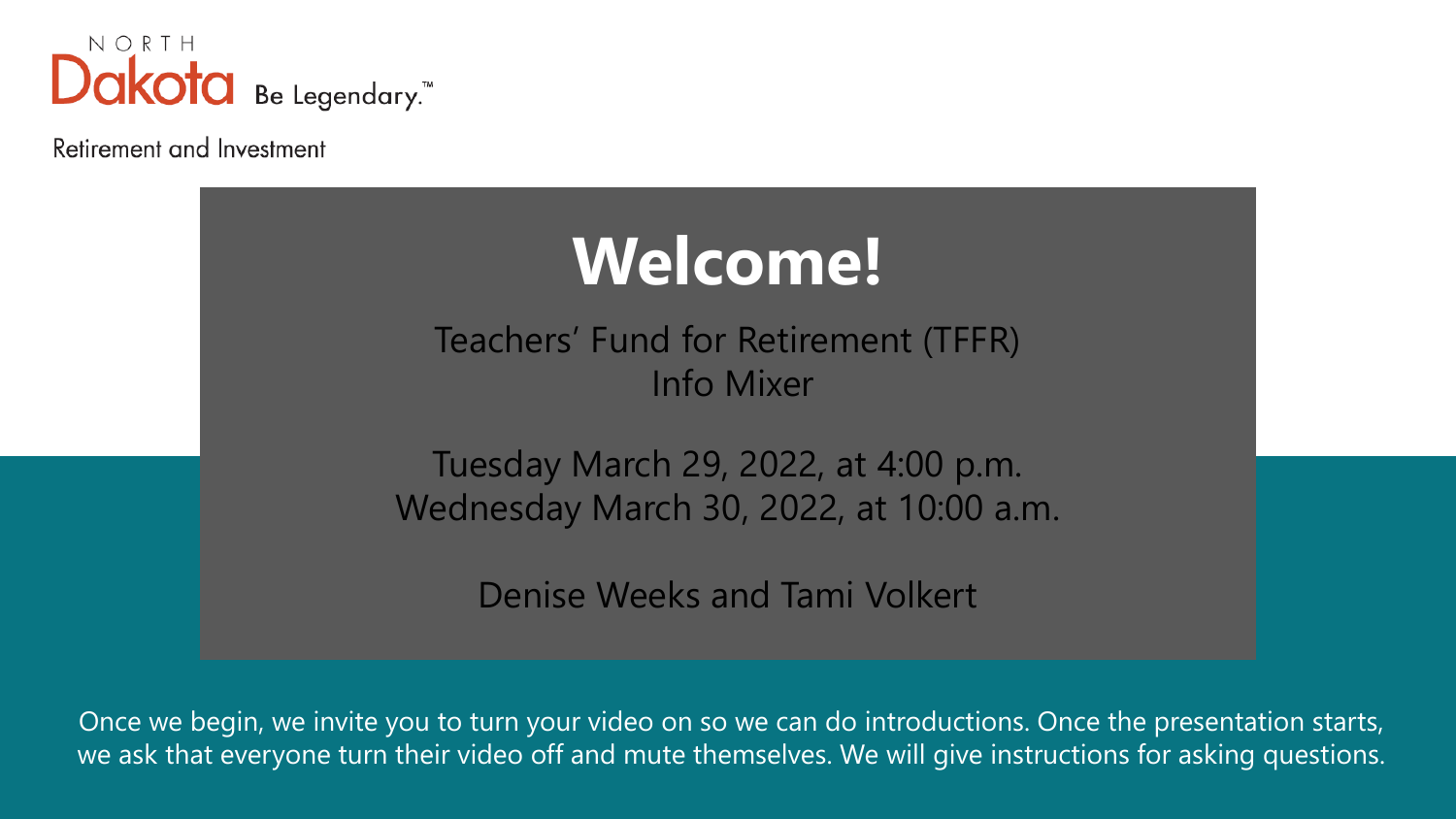# **TFFR EMPLOYEE PAYMENT PLAN MODELS**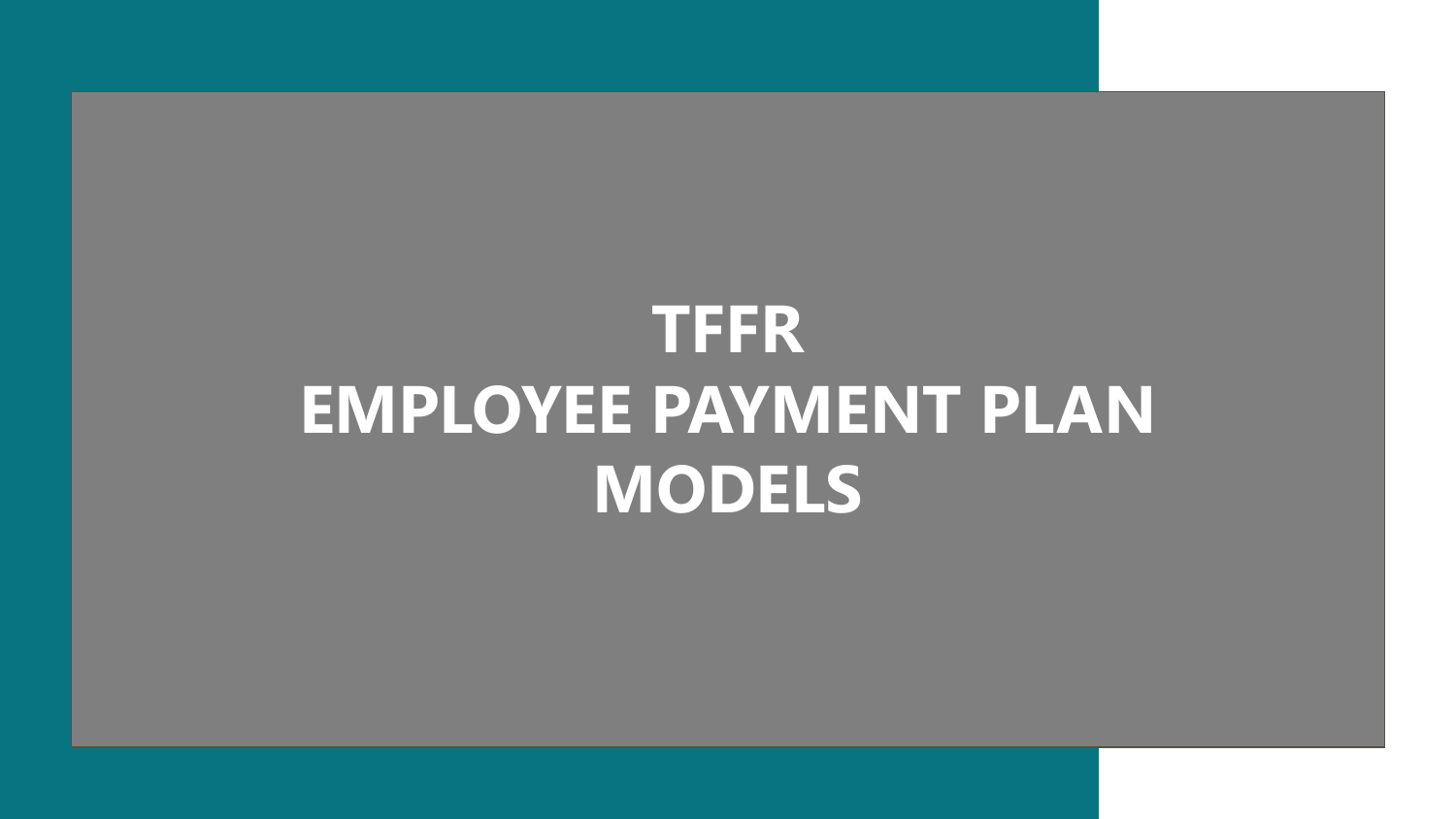## **TFFR – A Qualified Defined Benefit Public Pension Plan Covered Under Section 401(a) of the Internal Revenue Code (IRC).**



3 Sources of Funding

Employer Contribution = 12.75% of Salary Employee Contribution  $= 11.75\%$  of Salary Investment Earnings

Types of Contribution Payment Plan Models **Discussed** 

Model 1 Model 2 Partial % Model 2 All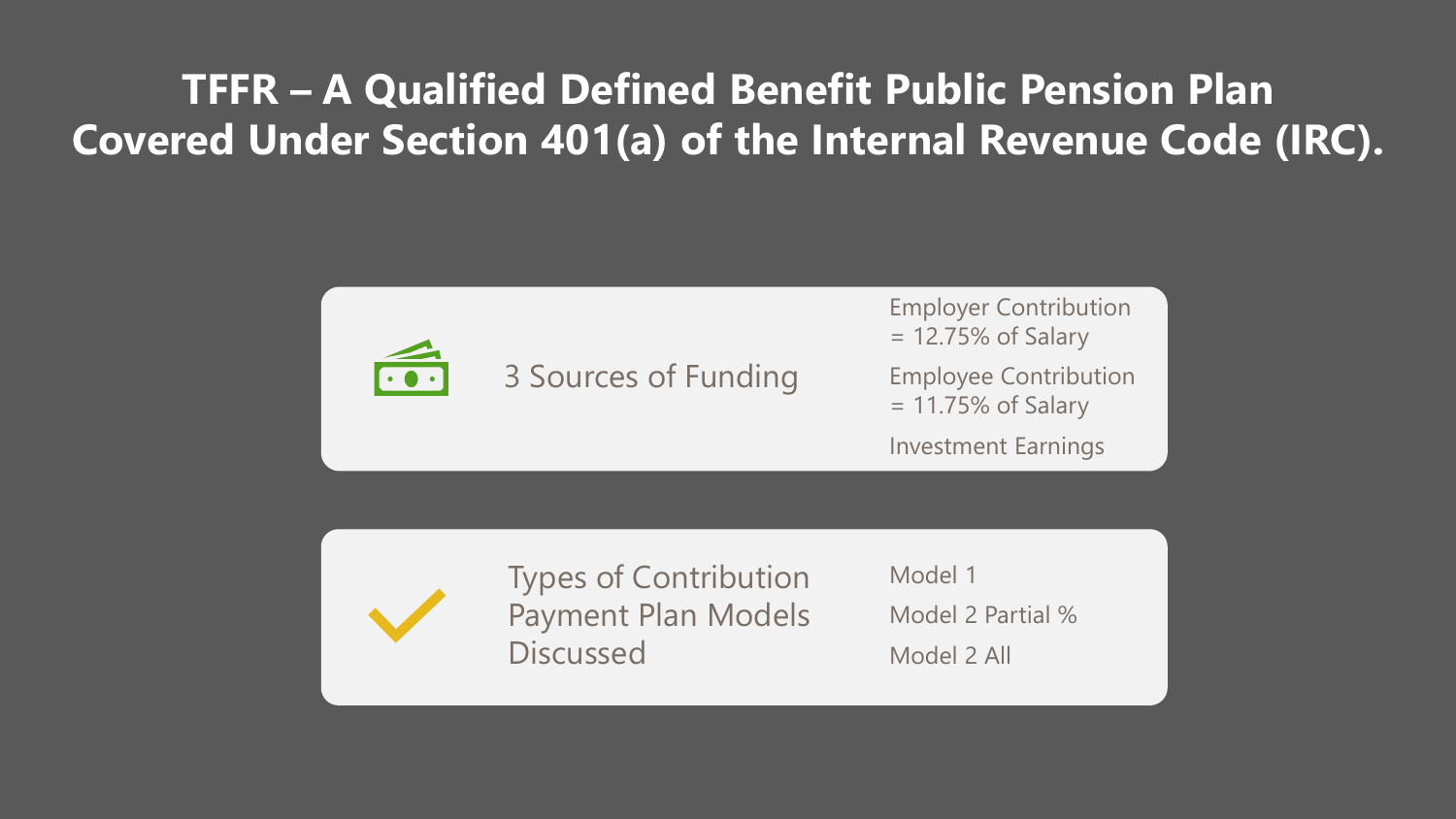# TFFR EMPLOYER MODELS

Payment of member contributions on a tax deferred basis can be made through a: (1) salary reduction or (2) salary supplement.

- **Model 1**: Employee contribution is paid by employee through a salary reduction and remitted by employer as tax deferred dollars.
- **Model 2 All:** Employee contribution is paid by employer as a salary supplement and remitted to TFFR as tax deferred dollars.
- **Model 2 Partial % :** A portion of the employee contribution is paid by employer as a salary supplement and remitted to TFFR as tax deferred dollars. The remaining employee contribution is paid by employee and remitted by employer as tax deferred dollars.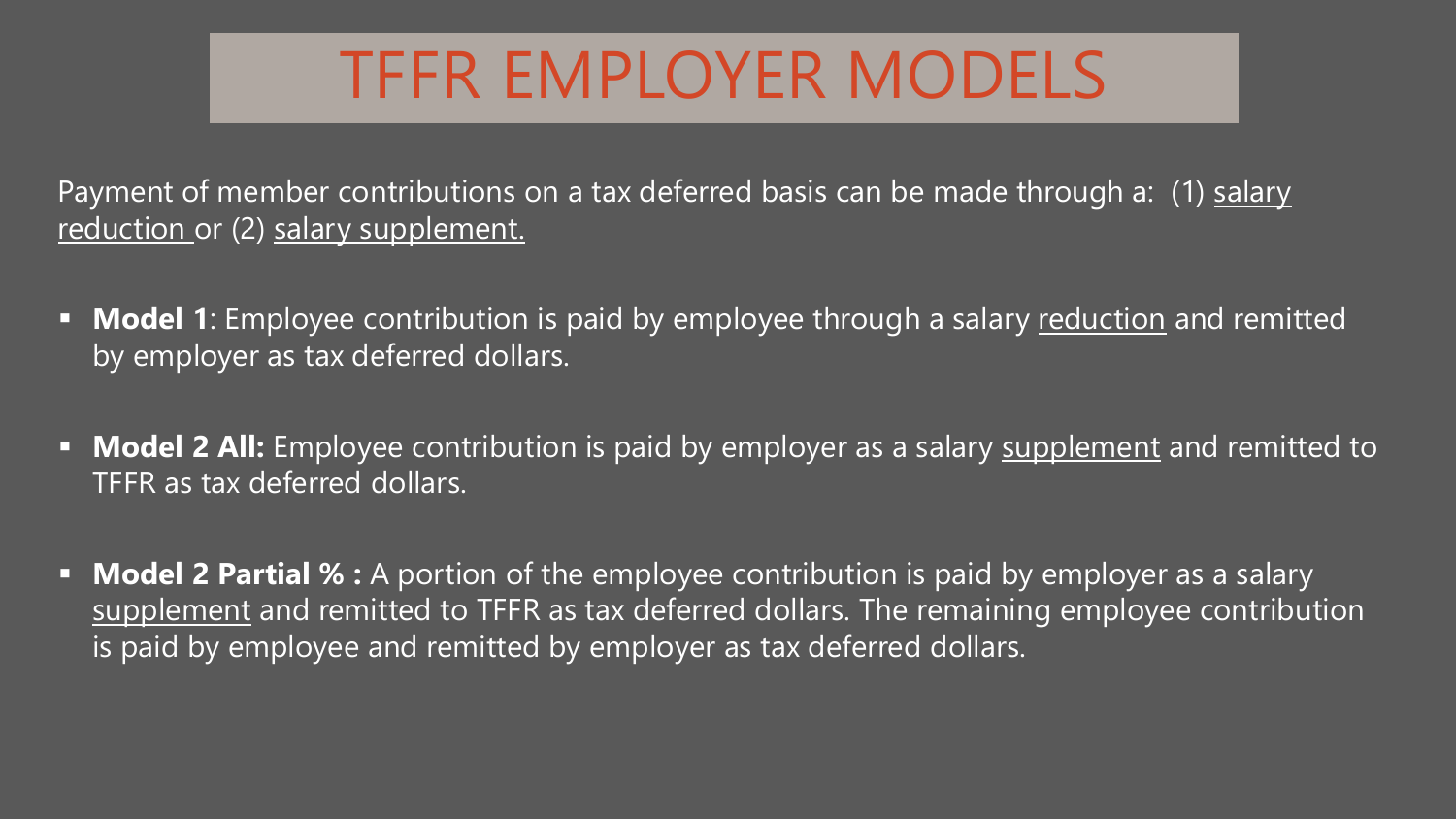

### **Employer Remittance of ALL the Member Contributions as a Salary Reduction**

Contract/Additional TFFR Salary Earned by the Member  $$50,000.00$ 

### **Retirement Salary \$50,000.000 \$50,000.000 \$50,000.000 \$50,000.000 \$50,000.000 \$50,000.000 \$50,000.000 \$50,000.00**

Tax-Deferred Member Contributions Withheld from Member's Pay and Remitted by the

Taxable Salary Reported for Federal

Taxable Salary Reported to Social Security **\$50,000.00** \$50,000.00

Employer Contributions **Employer Contributions 12.75%**)

Employer as a Salary Reduction \$ 5,875.00 (Retirement Salary of \$50,000 x 11.75%)

and ND State Income Tax Purposes  $$44,125.00$  (Contract Salary of \$50,000 less \$5,875 Tax-Deferred Member Contributions)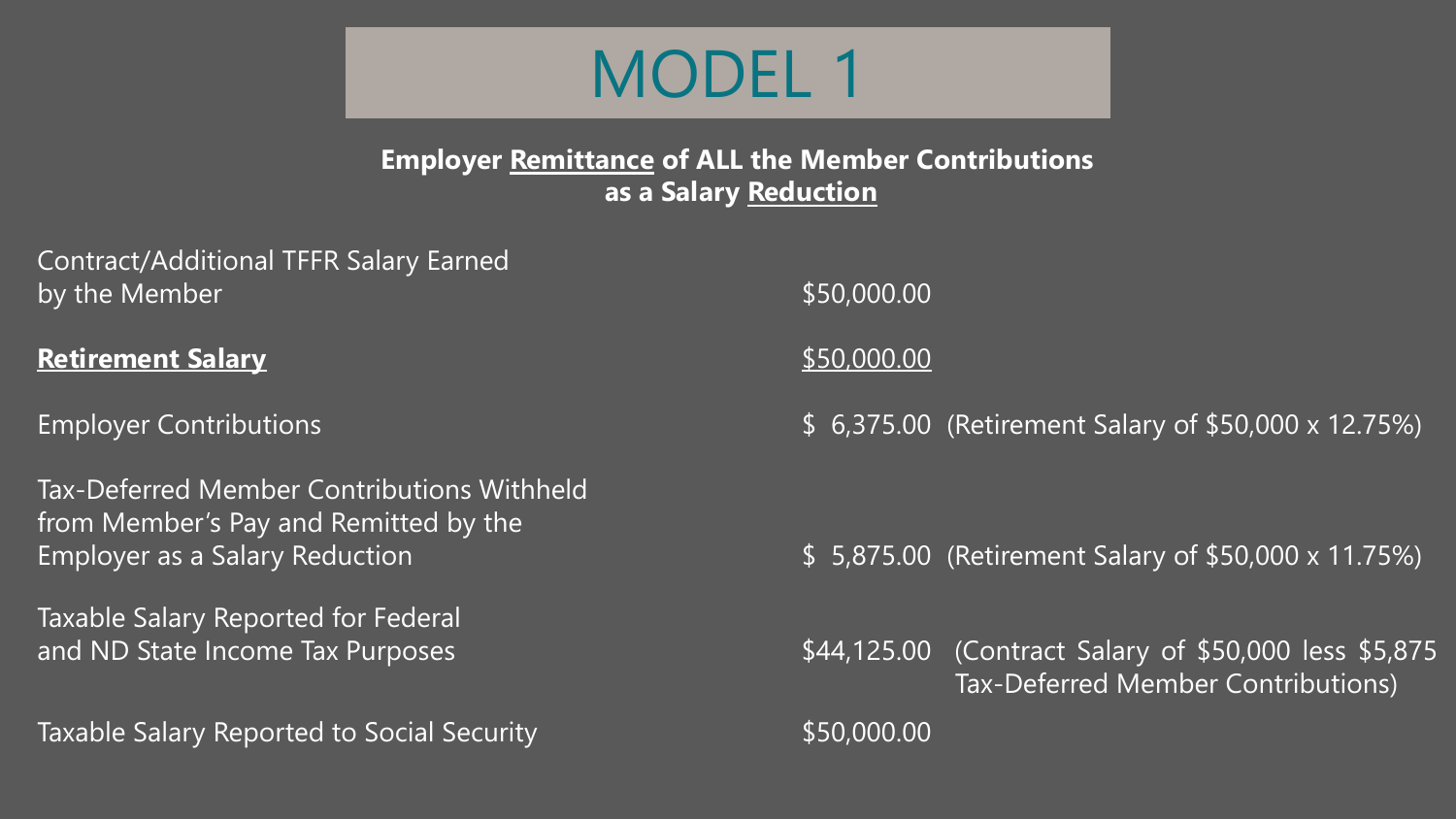

**Employer Payment of ALL the Member Contributions as a Salary Supplement**

Contract/Additional TFFR Salary Earned by the Member  $$50,000.00$ 

Tax-Deferred Member Contributions Paid by the Employer as a Salary

Taxable Salary Reported for Federal and North Dakota State Income Tax Purposes  $$50,000.00$ 

Taxable Salary Reported to Social Security **\$50,000.00** 

**Retirement Salary Exercise 2018** Superintensity of \$50,000/(1.0 -.1175=.8825))

Employer Contributions \$ 7,223.80 (Retirement Salary of \$56,657.22 x 12.75)

Supplement \$ 6,657.22 (Retirement Salary of \$56,657.22 x 11.75%)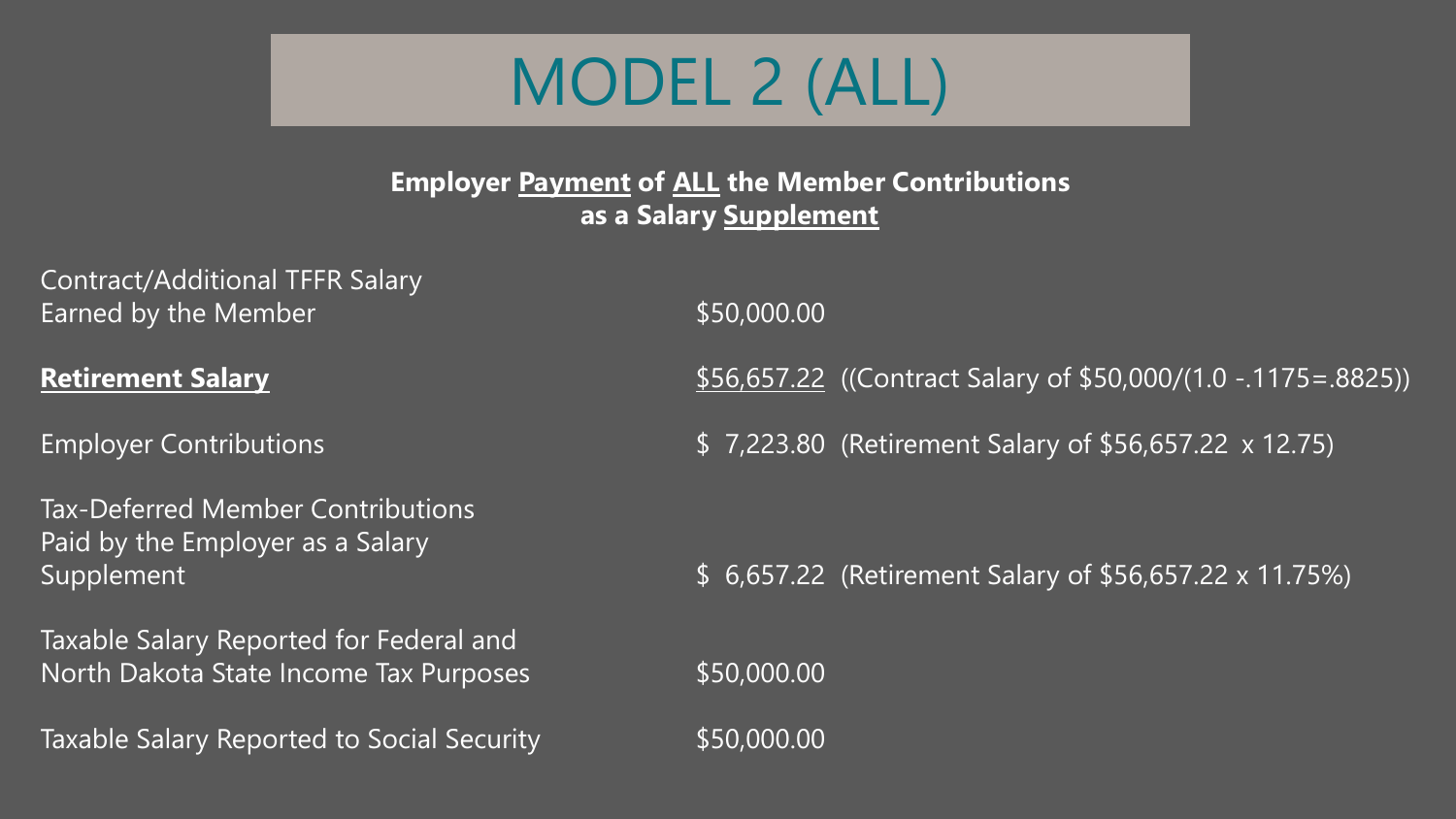## MODEL 1

**With an increase in Salary equal to the Retirement Salary from Model 2 All**

Contract/Additional TFFR Salary Earned by the Member  $$56,657.22$ 

**Retirement Salary 1988 and 2009 and 2009 and 2009 and 2009 and 2009 and 2009 and 2009 and 2009 and 2009 and 200** 

Tax-Deferred Member Contributions Withheld from Member's Pay and Remitted by the Employer as a Salary Reduction **6 and 3 and 3 and 3 and 3 and 3 and 3 and 4 and 4 and 4 and 4 and 4 and 4 and 4** 

Taxable Salary Reported for Federal

Taxable Salary Reported to Social Security **\$56,657.22** \$56,657.22

Employer Contributions \$ 7,223.80 (Retirement Salary of \$56,657.22 x 12.75%)

x 11.75%)

and ND State Income Tax Purposes  $$50,000.00$  (Contract Salary of \$56,657.22 less \$6,657.22 Tax-Deferred Member Contributions)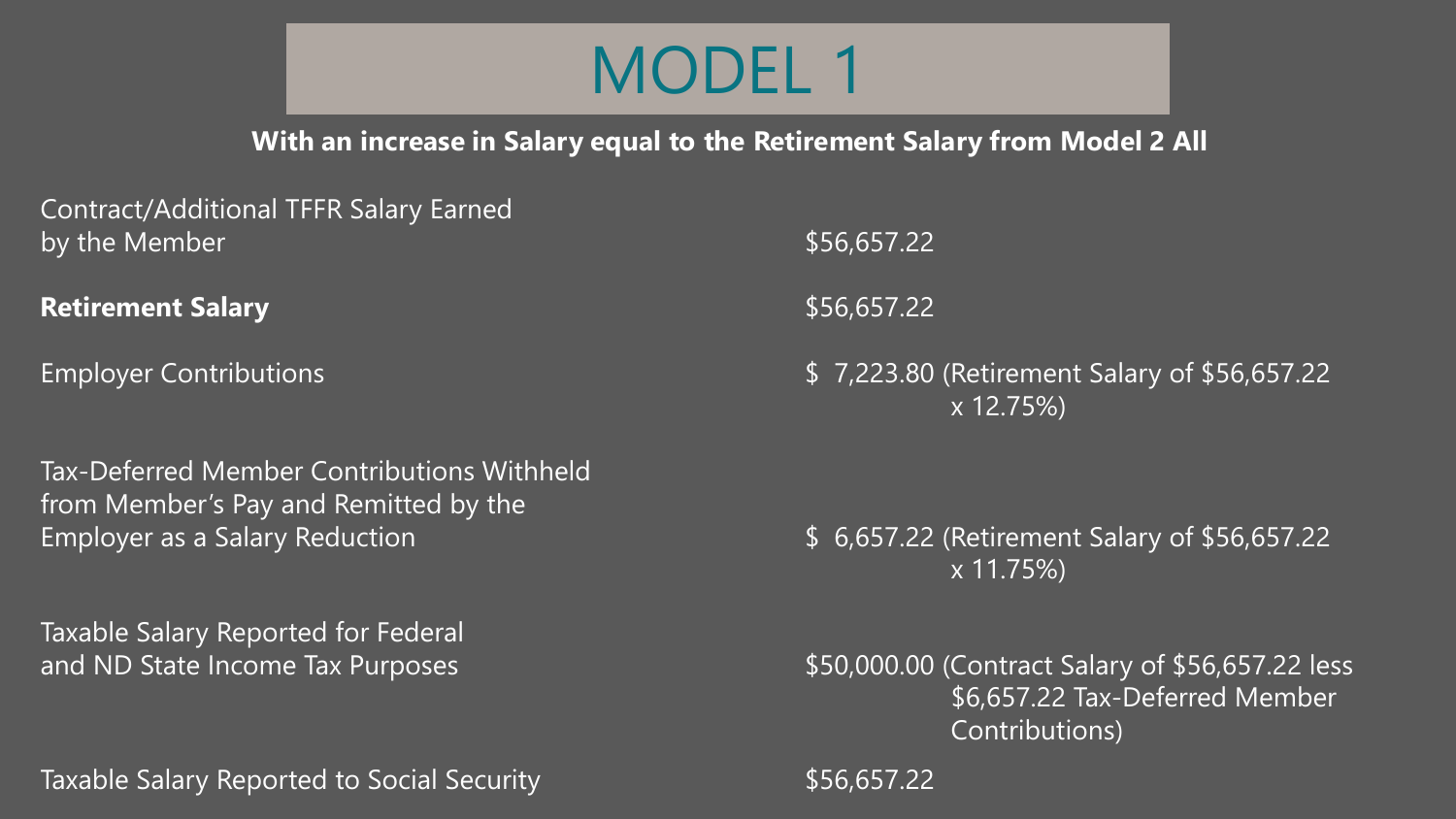# FICA Savings Example

- Change from Model 1 to Model 2 or give salary increase of an equal amount.
- Assume 50 employees are making \$50,000 annually.

## **Employee Impact:**

Model 1 FICA Salary \$56,657.22 x 7.65% = \$4,334 Model 2 FICA Salary \$50,000.00 x 7.65% = \$3,825 **\$509 less employee FICA taxes under Model 2**

### **Employer Impact:**

Model 1 FICA Salary \$56,657.22 x 50 x 7.65% = \$216,714 Model 2 FICA Salary \$50,000.00 x 50 x 7.65% = \$191,250 **\$25,464 less employer FICA taxes under Model 2**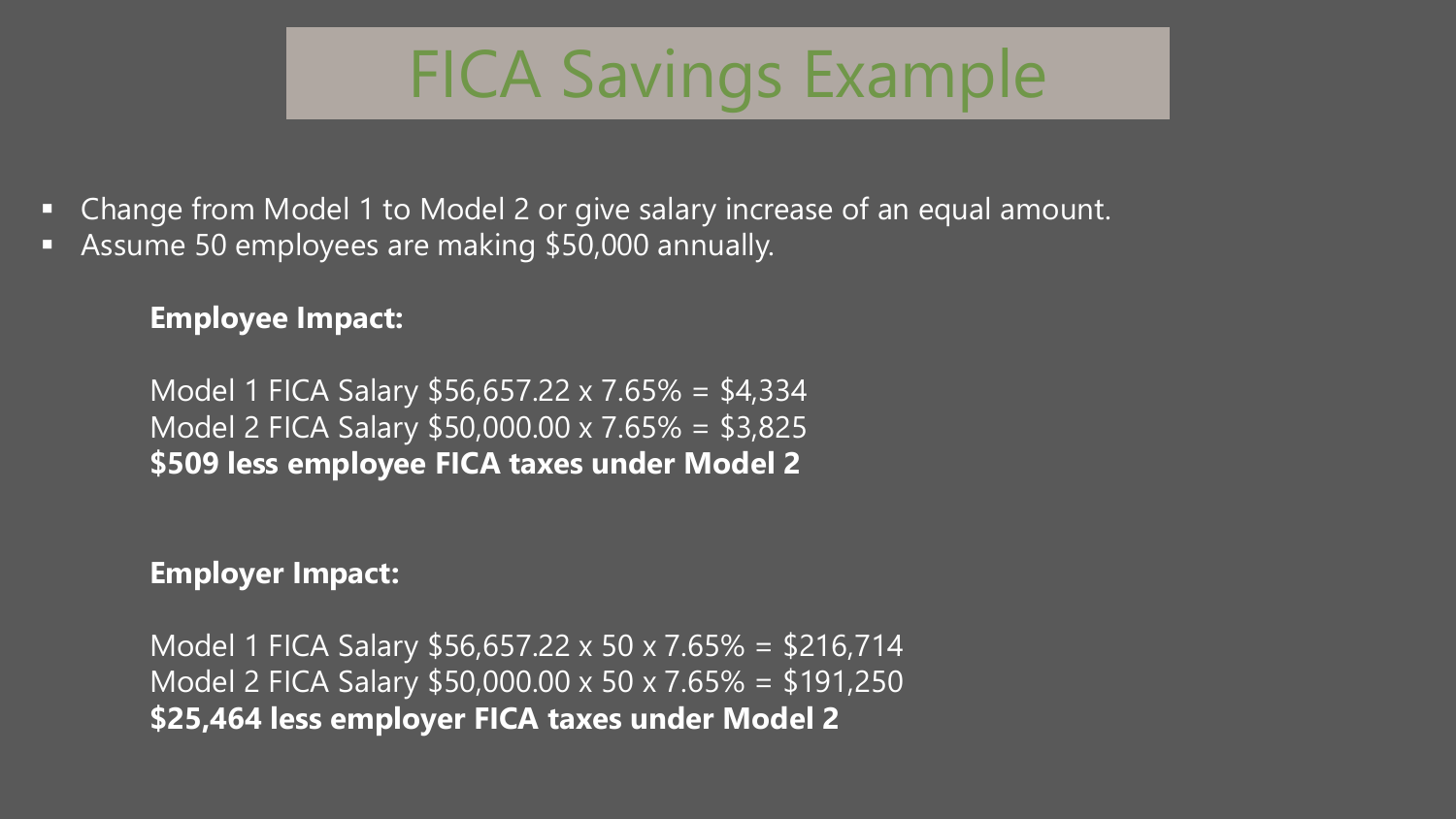# MODEL 2 (Partial)

### **Employer Payment of A PERCENTAGE OF Member Contributions as a Salary Supplement**

**Example:** Employer agrees to pay member contributions of 7.75%, as a salary supplement. The remaining 4.00% will be deducted from the member's pay. All member contributions will be tax-deferred.

Contract/Additional TFFR Salary Earned by the Member  $$50,000.00$ 

Tax-Deferred Member Contributions Paid

Tax-deferred Member Contributions Withheld from Member's Pay and Remitted by the

Taxable Salary Reported for Federal and

Taxable Salary Reported to Social Security **\$50,000.000 \$50,000.00** 

**Retirement Salary** \$54,200.54 ((Contract Salary of \$50,000/(1.0 - .0775=.9225))

Employer Contributions **Employer Contributions 12.75%**)

by the Employer as a Salary Supplement  $$ 4,200.54$  (Retirement Salary of \$54,200.54 x 7.75%)

Employer as a Salary Reduction **Employer as a Salary Reduction 6 19 and 10** and 10 and 10 and 16 and 16 and 16 and 16 and 16 and 16 and 16 and 16 and 16 and 16 and 16 and 16 and 16 and 16 and 16 and 16 and 16 and 16 and

North Dakota State Income Tax Purposes  $$47,831.98$  (Contract Salary of \$50,000 less \$2,168.02 Tax-deferred Member Contributions paid by member)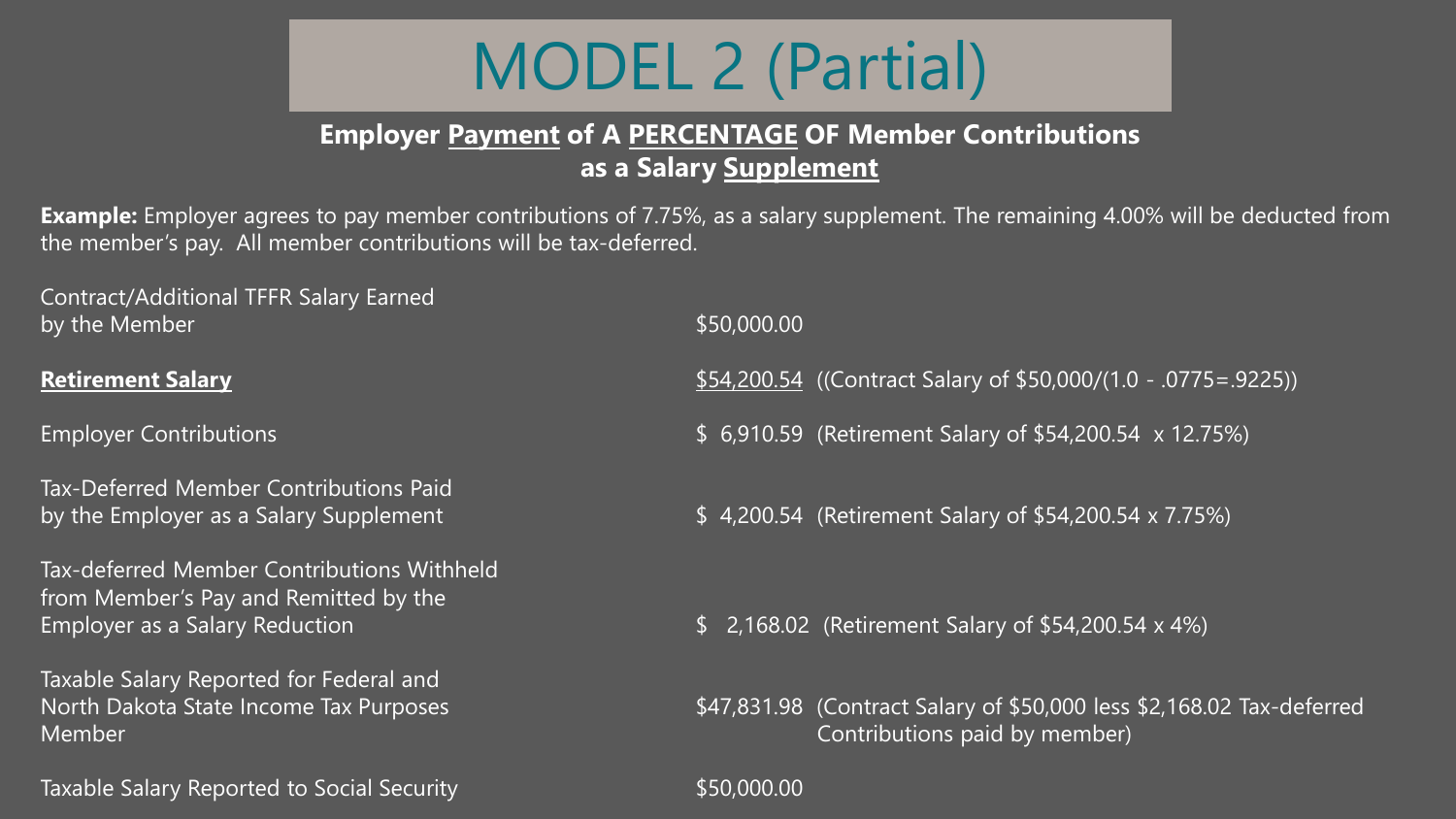### NORTH DAKOTA RETIREMENT AND INVESTMENT OFFICE

Cost Analysis for Changing Employer Payment Models Model 1 compare to Model 2 at 11.75%

### **ASSUMPTIONS:**

### ALL INFORMATION BELOW IS FOR INFORMATIONAL PURPOSES ONLY DISTRICT IS CURRENTLY UNDER MODEL 1 COMPARES MODEL 1 TO MODEL 2 DISTRICT PAYING ALL OF THE MEMBER CONTRIBUTION (11.75%)

|                                                                | <b>FORMULA</b>                    |    | Current<br>MODEL 1 |    | MODEL 1<br><b>BASE SALARY INC</b> | MODEL <sub>2</sub><br>@11.75% |
|----------------------------------------------------------------|-----------------------------------|----|--------------------|----|-----------------------------------|-------------------------------|
| A - AVERAGE CONTRACT/ADDITIONAL SALARY                         |                                   | \$ | 50,000.00          | s  | 56,657.22                         | \$<br>50.000.00               |
| <b>B - % DISTRICT WISHES TO PAY OF</b><br>MEMBER CONTRIBUTIONS |                                   |    | 0.00%              |    | 0.00%                             | 11.750%                       |
| C - RETIREMENT SALARY TO TFFR                                  | $A/(1 - B)$                       | \$ | 50.000.00          | \$ | 56,657.22                         | \$<br>56,657.22               |
| D - TAX DEFER MEMBER CONTRIB Pd by Employee                    |                                   | \$ | 5.875.00           | \$ | 6,657.22                          | \$                            |
| E - TAX DEFER MEMBER CONTRIB Pd by Employer                    |                                   | \$ |                    | \$ |                                   | \$<br>6,657.22                |
| <b>F - EMPLOYER CONTRIBUTIONS</b>                              | C *12.75%                         | \$ | 6,375.00           | \$ | 7,223.80                          | \$<br>7,223.80                |
| G - CONTRACT/ADDITIONAL SALARY                                 | A                                 | \$ | 50,000.00          | \$ | 56,657.22                         | \$<br>50,000.00               |
| H - CONTRIBUTIONS DEDUCTED FROM PAY CHECK                      | D                                 | s. | 5.875.00           | \$ | 6,657.22                          | \$                            |
| H - TAKE HOME PAY FOR TEACHER B4 Taxes                         | $G - H$                           | \$ | 44.125.00          | \$ | 50,000.00                         | \$<br>50,000.00               |
|                                                                | Take home pay difference B4 taxes |    |                    | \$ | 13.31%<br>5,875.00                | \$<br>13.31%<br>5,875.00      |
| J - SALARY REPORTED FOR FEDERAL TAX                            |                                   | \$ | 44.125.00          | \$ | 50,000.00                         | \$<br>50,000.00               |
| K - SALARY REPORTED FOR FICA WAGES                             | Α                                 | \$ | 50,000.00          | \$ | 56,657.22                         | \$<br>50,000.00               |
|                                                                |                                   |    |                    |    | MODEL 1 BASE                      |                               |

| <b>EFFECT ON SCHOOL DISTRICT PAYROLL</b>    | <b>FORMULA</b>  |     | Current MODEL 1       |    | <b>INCREASE</b> |    | MODEL 2 @ 11.75% |
|---------------------------------------------|-----------------|-----|-----------------------|----|-----------------|----|------------------|
| L - TOTAL DISTRICT COMPENSATION             |                 | \$  | 2,500,000.00          | \$ | 2.832.861.19    | \$ | 2,500,000.00     |
| M - TFFR SALARY                             | $L/(1 - B)$     | \$  | 2,500,000.00          | \$ | 2.832.861.19    | \$ | 2.832.861.19     |
| N - MEMBER CONTRIBUTION PAID BY DISTRICT    | M * B           |     | $\tilde{\phantom{a}}$ | S  |                 | S  | 332.861.19       |
| O - EMPLOYER CONTRIBUTIONS PAID BY DISTRICT | M *12 75%       | S   | 318.750.00            | s  | 361,189.80      | S  | 361.189.80       |
| P - FICA TAX PAID BY EMPLOYER               | $L * 7.65%$     | \$. | 191.250.00            | s  | 216,713.88      | \$ | 191.250.00       |
| O - TOTAL PAYROLL EXPENSE FOR SCHOOL        | $L + N + O + P$ |     | 3,010,000.00          |    | 3,410,764.87    |    | 3,385,300.99     |
|                                             |                 |     |                       |    |                 |    |                  |

| DISTRICT PAYROLL EXPENDITURE INCREASE | 13.31%     | 12.47%     |
|---------------------------------------|------------|------------|
| OR                                    | 400.764.87 | 375.300.99 |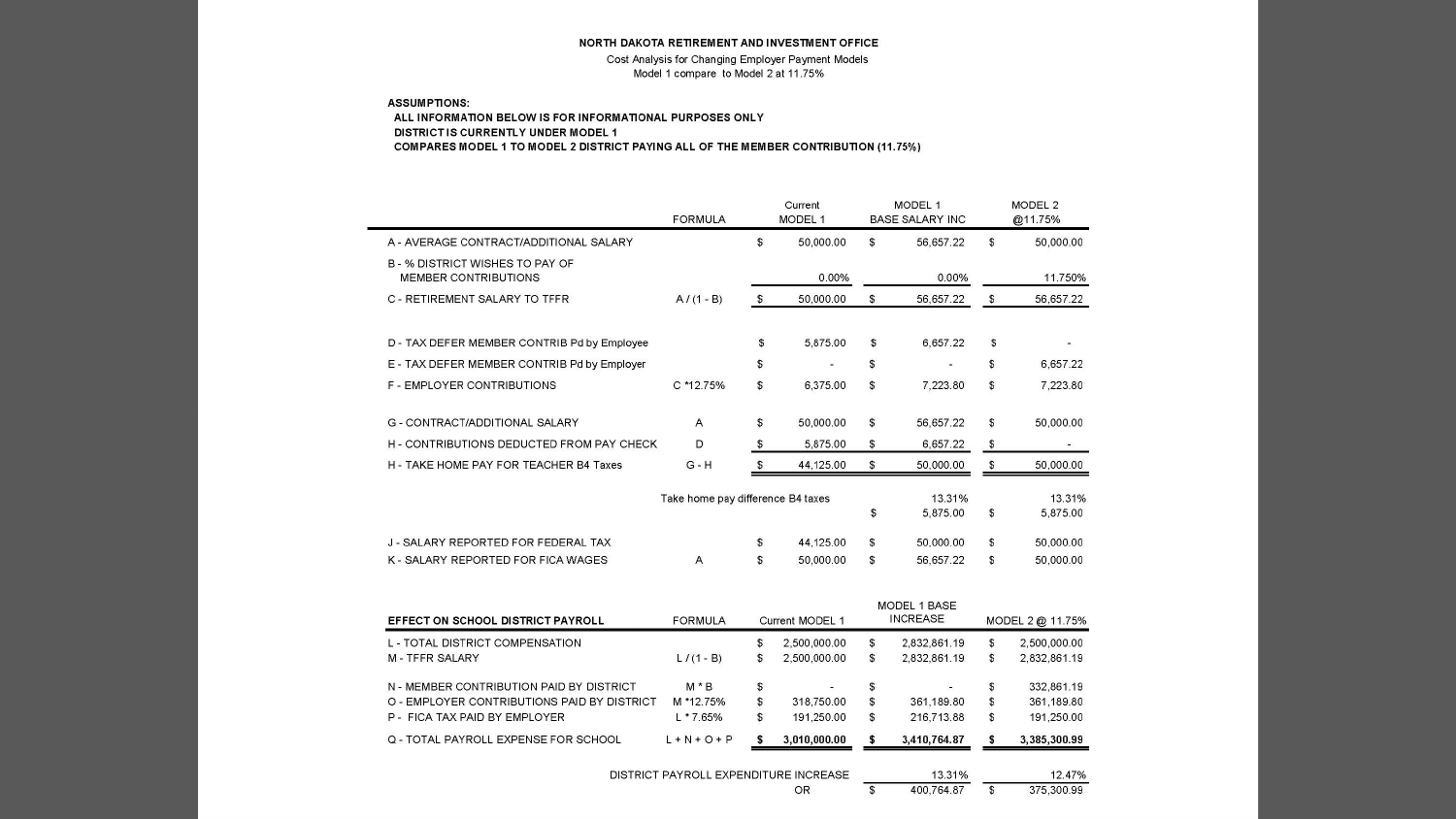### North Dakota Retirement and Investment Office Model Change Effect on Individual Payroll Model 1 to Model 2 @ 11.75% Model 2 Pick-Up Percentage

Compares district paying member contributions as a salary supplement (Model 2 all) to Model 1

| <b>Federal Tax</b> |   | [Enter Y if yes, N if no]       |
|--------------------|---|---------------------------------|
| <b>State Tax</b>   |   | <b>Enter Y if yes, N if nol</b> |
| Withholding Status | м | [S for single, M for married]   |
| $#$ of exemptions  |   |                                 |

|                                       | Model 1           | Model 2 (all)<br>11.75% |                                                 |
|---------------------------------------|-------------------|-------------------------|-------------------------------------------------|
| <b>Yearly Contracted Salary</b>       | 56,657.22         | 50,000.00               |                                                 |
| <b>TFFR Yearly Retirement Salary</b>  | 56,657.22         | 56,657.22               | Contract Salary / (1 minus % of pick-up amount) |
| Pay Periods                           | 12 <sup>2</sup>   | 12 <sup>7</sup>         |                                                 |
| Monthly Contract Salary               | 4,721.44          | 4,166.67                |                                                 |
| <b>TFFR Monthly Retirement Salary</b> | 4,721.44          | 4,721.44                |                                                 |
| Member Contributions (Tax-Deferred)   | 554.77            | 554.77                  | Paid by Employer (tax-deferred)                 |
|                                       | Deducted from Pay |                         | Deducted from Pay (tax deferred)                |
| Taxable Salary (Fed & State)          | 4,166.67          | 4,166.67                |                                                 |
| Monthly Contract Salary               | 4,721.44          | 4,166.67                |                                                 |
| Deductions:                           |                   |                         |                                                 |
| <b>TFFR Contributions</b>             | 554.77            | 0.00                    |                                                 |
| <b>Federal Tax</b>                    | 461.00            | 461.00                  |                                                 |
| <b>State Tax</b>                      | 72.11             | 72.11                   |                                                 |
| Social Security                       | 292.73            | 258.33                  | 6.2% X Monthly Contract Salary                  |
| <b>Medicare</b>                       | 68.46             | 60.42                   | 1.45% X Monthly Contract Salary                 |
| Net Salary                            | 3,272.37          | 3,314.81                |                                                 |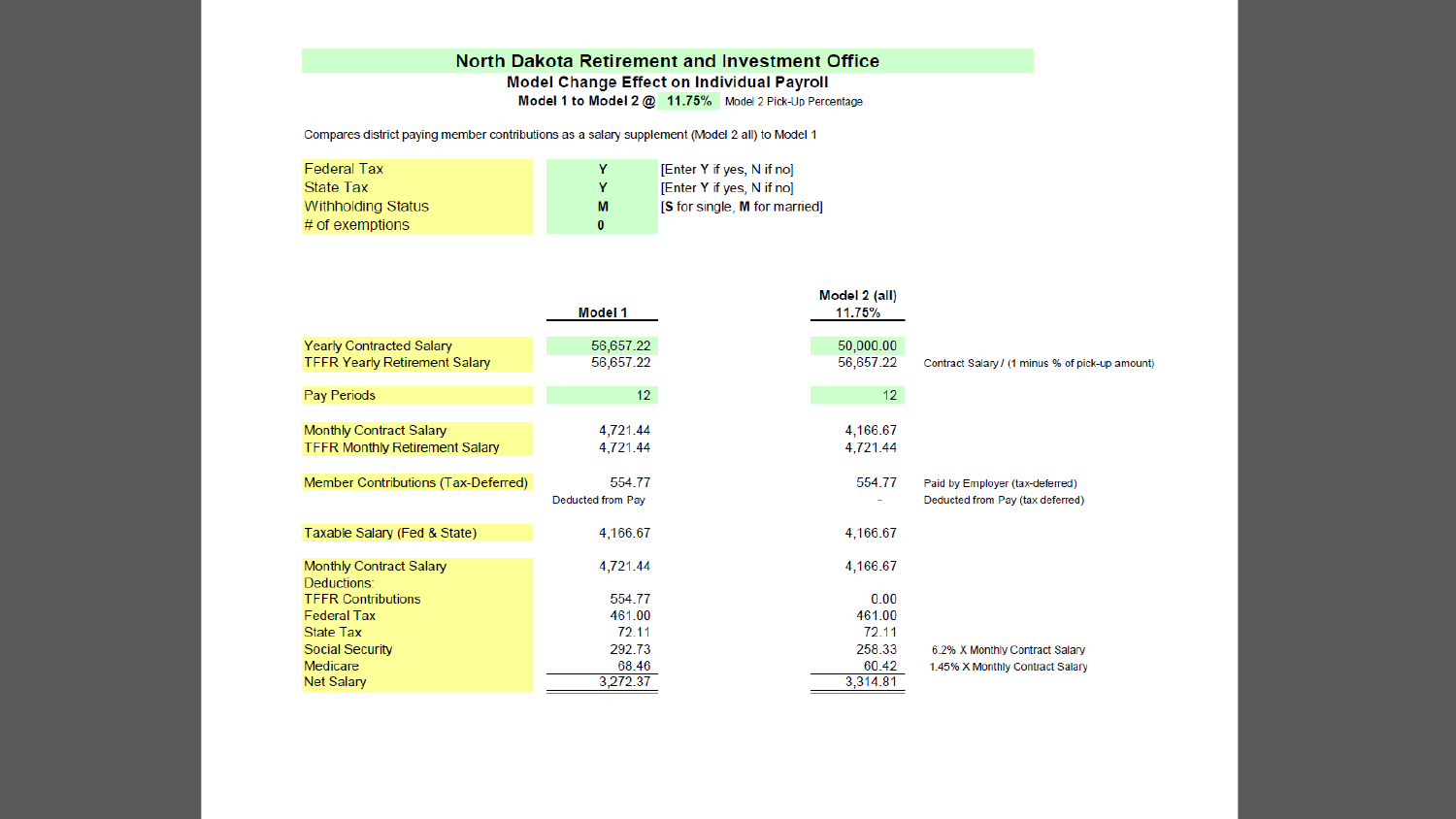TFFR E<mark>mployer Payment Plan Model Comparison</mark><br>Employer Contribution 12.75% and Member Contribution 11.75% (Effective 7-1-2014)

| <b>Row</b>   | <b>Description</b>                                                      | Model 1     | Model 2<br><b>Partial %</b> | Model 2 All                | Model 1 w/<br>salary increase |
|--------------|-------------------------------------------------------------------------|-------------|-----------------------------|----------------------------|-------------------------------|
| A            | Member Contribution Paid by Employer                                    | 0           | 7.75%                       | 11.75%                     | $\mathbf 0$                   |
| В            | Contract/Additional Salary                                              | \$50,000.00 | \$50,000.00                 | \$50,000.00                | \$56,567.22                   |
| $\mathsf{C}$ | <b>Retirement Salary Reported to TFFR</b>                               | \$50,000.00 | \$54,200.54<br>$B/(1 - A)$  | \$56,657.22<br>$B/(1 - A)$ | \$56,657.22                   |
| D            | <b>Employer Contributions</b><br>C x 12.75%                             | \$6,375.00  | \$6,910.57                  | \$7,223.80                 | \$7,223.80                    |
| E            | Tax Deferred Member Contributions Paid by<br>Employer<br>$A \times C$   | \$0.00      | \$4,200.54                  | \$6,657.22                 | \$0.00                        |
| F            | Tax Deferred Member Contributions Paid by<br>Employer<br>C x 11.75% - E | \$5,875.00  | \$2,168.02                  | \$0.00                     | \$ 6,657.22                   |
| G            | Total Member's Take Home Pay (Before<br>Taxes)<br>$B - F$               | \$5,875.00  | \$6,368.56                  | \$6,657.22                 | \$6,657.22                    |
| H            | Member's Take Home Pay (Before Taxes)<br>$B - F$                        | \$44,125.00 | \$47,831.98                 | \$50,000.00                | \$50,000.00                   |
|              | Reportable Income for Federal Taxes<br>$B - F$                          | \$44,125.00 | \$47,831.98                 | \$50,000.00                | \$50,000.00                   |
| J            | Wages Reported to FICA<br>в                                             | \$50,000.00 | \$50,000.00                 | \$50,000.00                | \$56,657.22                   |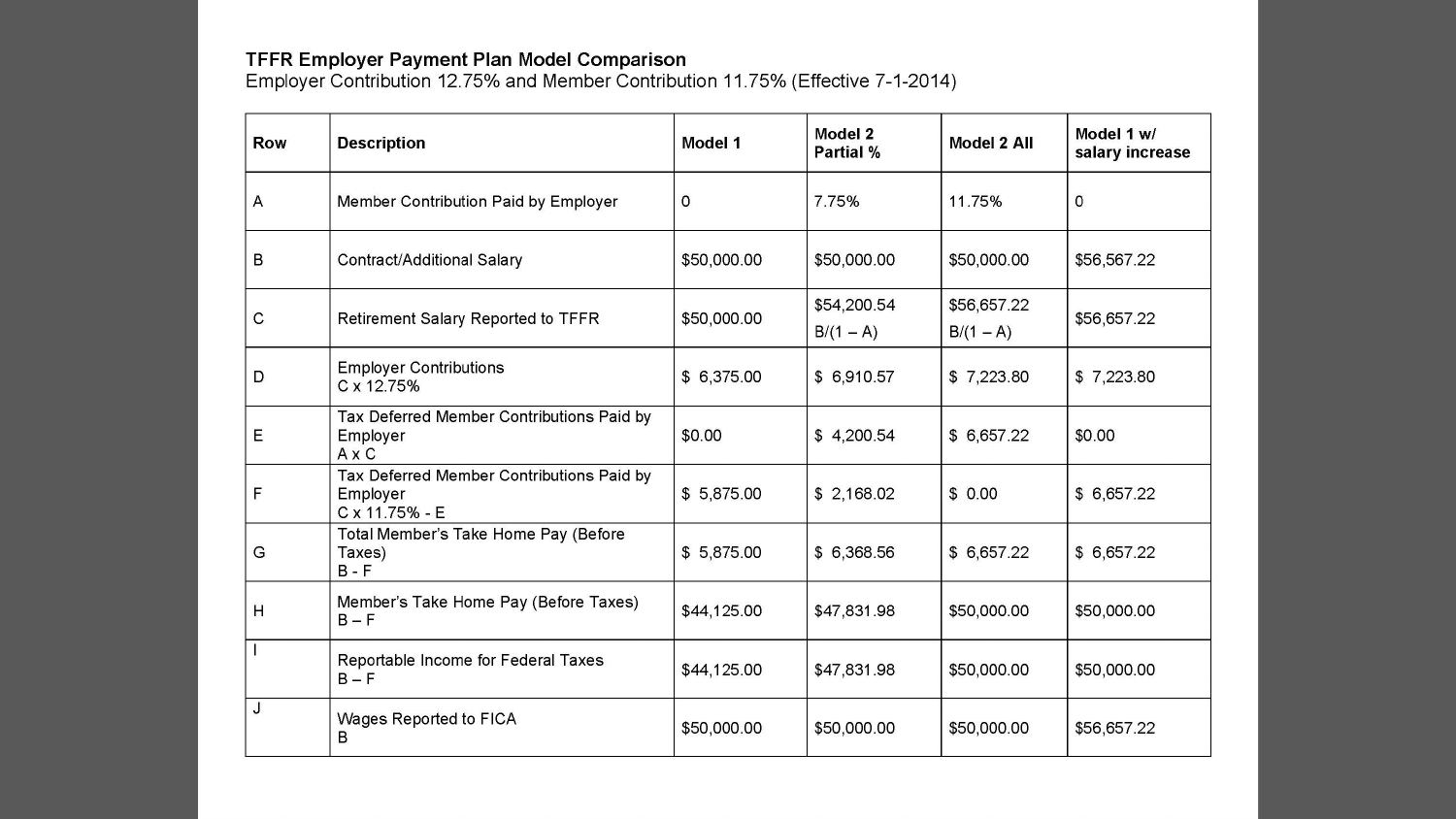**Employer Payment Plan Notification of School District** Changes Form



**EMPLOYER DEMOGRAPHICS AND PAYMENT PLAN MODEL (800)**<br>NORTH DAKOTA RETIREMENT AND INVESTMENT OFFICE<br>TEACHERS' FUND FOR RETIREMENT

SFN 7894 (2-2022) Be Legendary.

| <b>Employer Name</b>                                         |                         |                                              |                   | <b>Employer Number (5-digit)</b> |
|--------------------------------------------------------------|-------------------------|----------------------------------------------|-------------------|----------------------------------|
|                                                              |                         |                                              |                   |                                  |
| <b>Street Address</b>                                        |                         |                                              |                   |                                  |
|                                                              |                         |                                              |                   |                                  |
| PO Box                                                       | <b>Telephone Number</b> |                                              | <b>Fax Number</b> |                                  |
|                                                              |                         |                                              |                   |                                  |
| City                                                         |                         |                                              | <b>State</b>      | <b>ZIP Code</b>                  |
|                                                              |                         |                                              |                   |                                  |
| <b>Business Manager's Name</b>                               |                         | <b>Business Manager's Email Address</b>      |                   |                                  |
|                                                              |                         |                                              |                   |                                  |
| Superintendent/Administrator's Name                          |                         | Superintendent/Administrator's Email Address |                   |                                  |
|                                                              |                         |                                              |                   |                                  |
| TFFR Report prepared by (if different from Business Manager) |                         | Preparer's Email Address                     |                   |                                  |
|                                                              |                         |                                              |                   |                                  |

Please review the TFFR Employer Guide for information and examples of the payment plan models available to the employer. Contact TFFR if you are making a model change.

|                            | <b>TFFR Employer Payment Plan Effective Date</b>                                                                                 | July 1<br>(year)      |
|----------------------------|----------------------------------------------------------------------------------------------------------------------------------|-----------------------|
| Aodel Selected (check one) |                                                                                                                                  |                       |
| $\Box$ Model 0             | Employer withholds and remits taxed member contributions.<br>Percent Paid by Member - Taxed                                      | 11.75%                |
| $\Box$ Model 1             | Employer withholds and remits ALL of the member contributions under a salary reduction.<br>Percent Paid by Member - Tax Deferred | 11.75%                |
| $\Box$ Model 2             | Employer pays all or a portion of the member contributions as a salary supplement.                                               |                       |
|                            | Percent Paid by Employer - Tax Deferred                                                                                          | % (Up to 11.75%)      |
|                            | Percent Paid by Member - Tax Deferred                                                                                            | % (Balance)           |
| $\Box$ Model 4             | State Agencies and State Institutions Only<br>The State pays a portion of the member contribution as a salary supplement.        |                       |
|                            | Percent Paid by State - Tax Deferred                                                                                             | 4.00 % (Up to 11.75%) |
|                            | Percent Paid by Member - Tax Deferred                                                                                            | 7.75 % (Balance)      |
|                            |                                                                                                                                  |                       |

I understand the terms and conditions of the TFFR Employer Payment Plan model described in the TFFR Employer Guide. The employer has selected the above model to report and pay member and employer contributions. I understand this Employer Payment Plan will remain in effect until a new plan is filed in writing. I also understand that any penalties levied by the Internal Revenue Service or Social Security Administration for improper reporting are the liability of the employer, not TFFR.

|  | <b>RETURN TO:</b> |  |
|--|-------------------|--|
|  |                   |  |
|  |                   |  |

ND Retirement and Investment Office PO Box 7100 Bismarck ND 58507-7100

Telephone: 701-328-9885 800-952-2970 Toll free: 701-328-9897 Fax: Email: rio@nd.gov

| Authorized Signature of Employer |                              |
|----------------------------------|------------------------------|
| Title                            |                              |
|                                  |                              |
| Date                             | Date Change Goes Into Effect |
|                                  |                              |

This form is available in an alternate format upon request.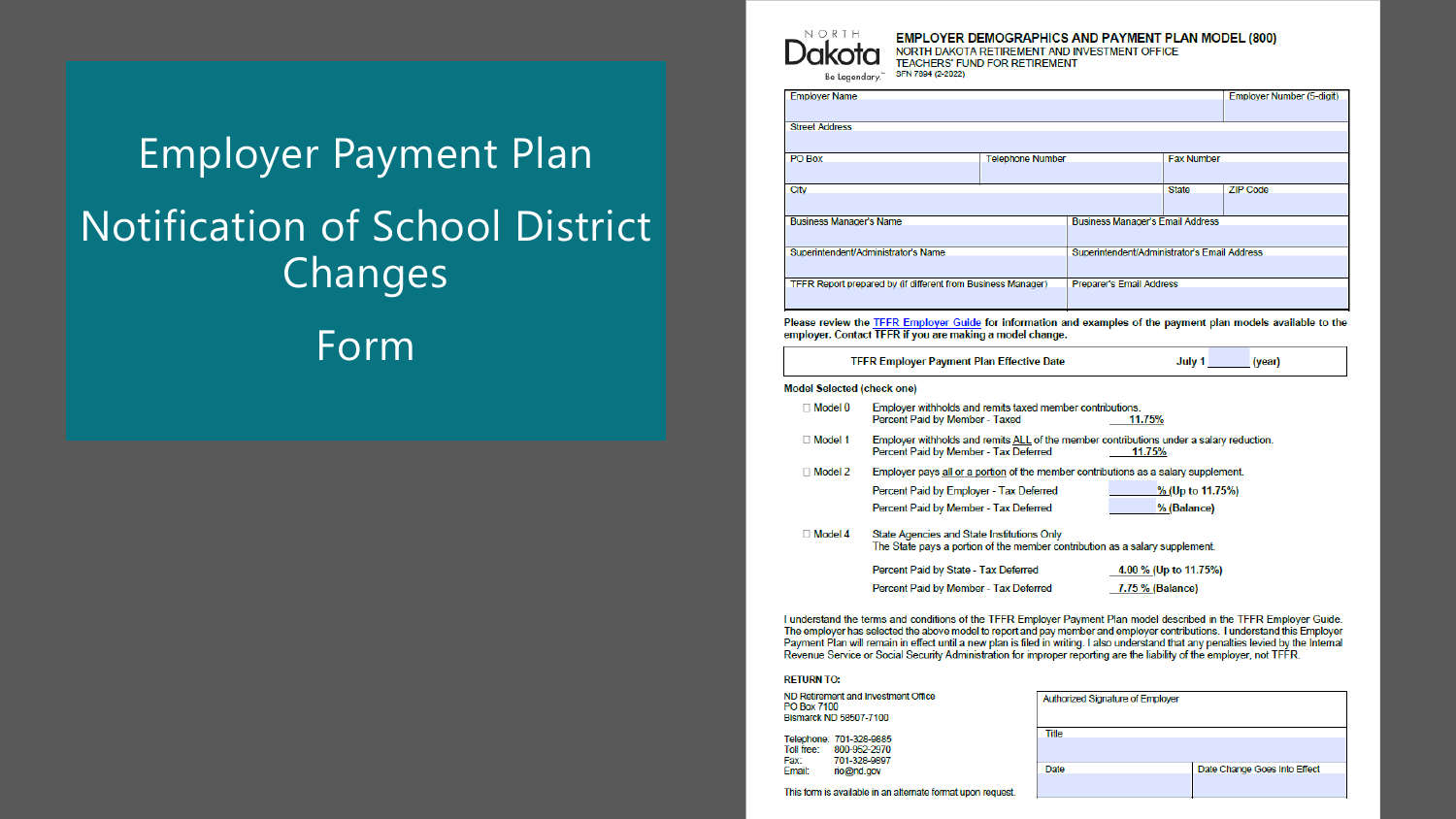# TFFR INFORMATION

TFFR website: [www.rio.nd.gov](http://www.rio.nd.gov/)

TFFR Employer Information

 Employer reporting, employing retirees, GASB 68 info, FAQs: <https://www.rio.nd.gov/teachers-fund-retirement-employers>

Newsletters & Reports

 Newsletters, actuarial reports, & financial reports: <https://www.rio.nd.gov/newsletters-reports>

Contact Information

- Phone: 701-328-9885 or 1-800-952-2970
- **Email: [dcweeks@nd.gov](mailto:dcweeks@nd.gov)** [tdvolkert@nd.gov](mailto:tdvolkert@nd.gov) [dleingang-sargeant@nd.gov](mailto:dleingang-sargeant@nd.gov)